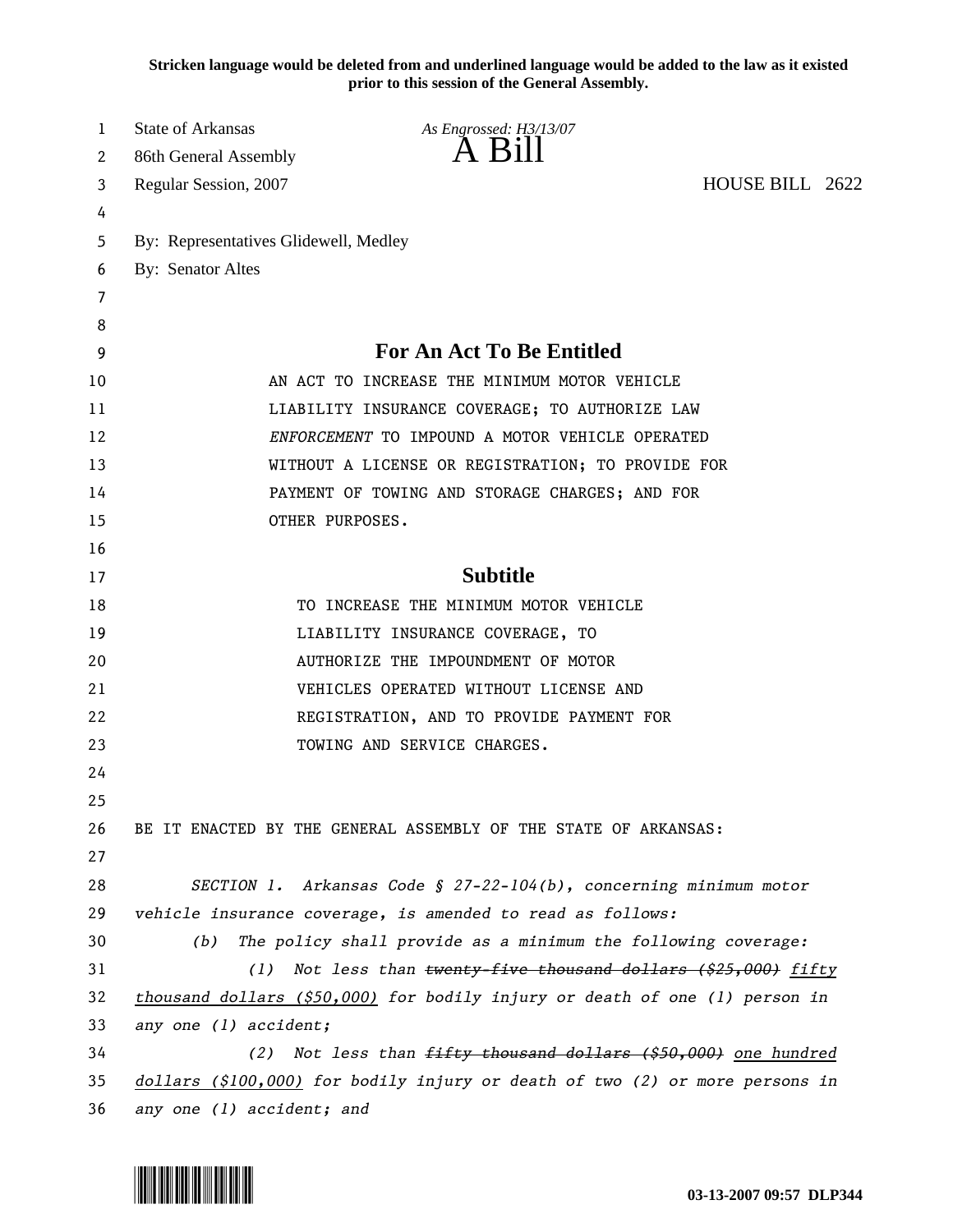*(3) If the accident has resulted in injury to or destruction of property, not less than twenty-five thousand dollars (\$25,000) for the injury to or destruction of property of others in any one (1) accident. SECTION 2. Arkansas Code § 27-19-603(a), concerning security deposits for the failure to carry the minimum motor vehicle insurance coverage, is amended to read as follows: (a)(1) Within thirty (30) days after an accident has occurred, and provided the accident has been reported to the Office of Driver Services within thirty (30) days, the office shall determine the amount of security which shall be deposited to satisfy any judgment for damages resulting from the accident as may be recovered against each driver or owner based on an amount equal to the minimum limits specified in § 27-19-605. The amount of security required to be deposited shall be: (A) If the accident resulted in bodily injury or death to one (1) person, twenty-five thousand dollars (\$25,000) fifty thousand dollars (\$50,000); (B) If the accident resulted in bodily injury or death to two (2) or more persons in any one (1) accident, fifty thousand dollars (\$50,000) one hundred thousand dollars (\$100,000); (C) If the accident resulted in the injury to or the destruction of property of others in any one (1) accident, twenty-five thousand dollars (\$25,000); or (D) If the accident resulted in both bodily injury or death and in the destruction of property, a combination of the amounts specified in subdivisions (a)(1)(A)-(C) of this section. (2) Determination shall not be made with respect to drivers or owners who are exempt under provisions of any other section of this chapter from the requirements as to security or suspension of motor vehicle registration and driving privilege. SECTION 3. Arkansas Code § 27-19-605(a), concerning a bond or insurance policy in lieu of a security deposit for the failure to carry the minimum motor vehicle insurance coverage, is amended to read as follows: (a) No policy or bond shall be effective under § 27-19-604 unless issued by an insurance company or surety company authorized to do business in*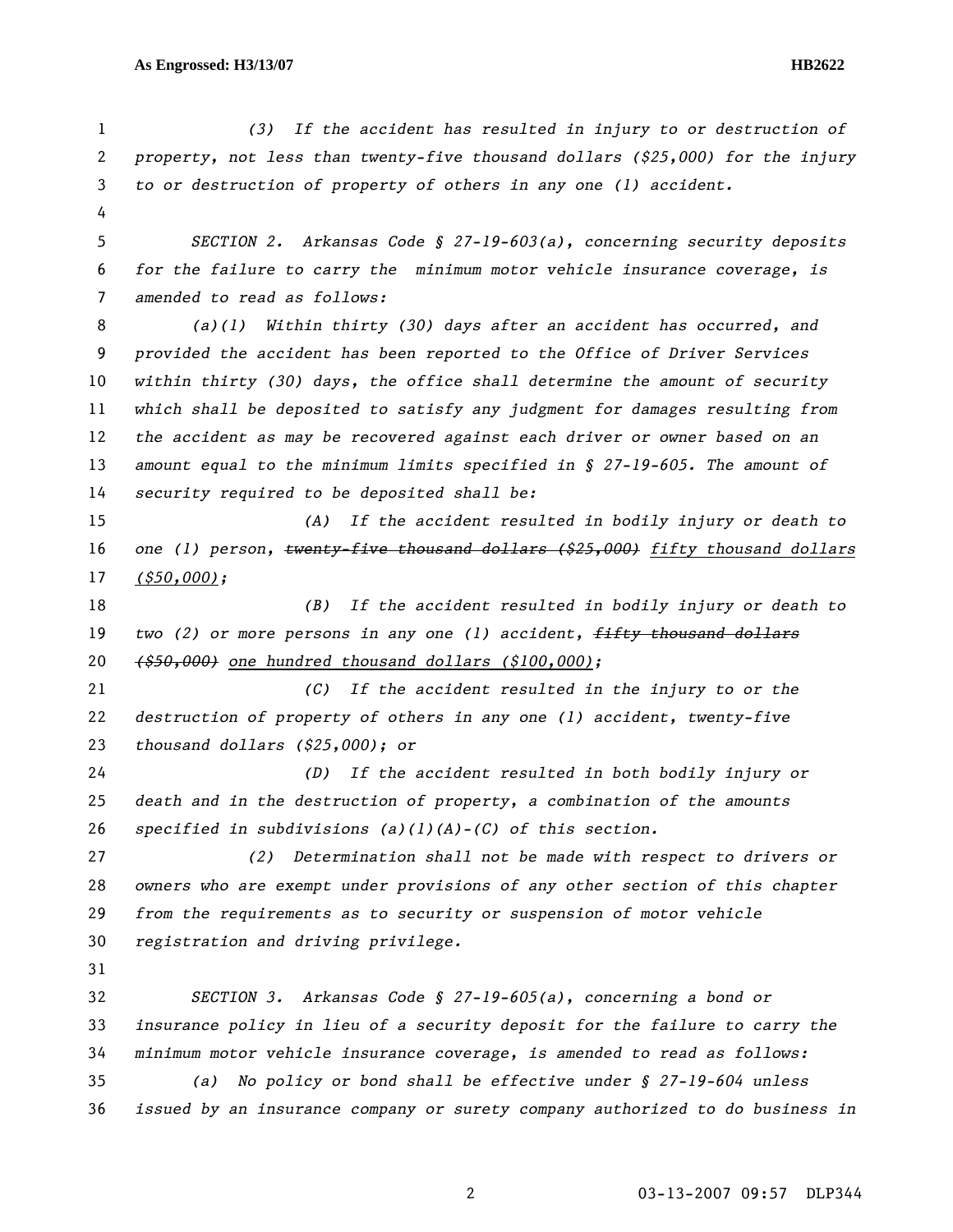*this state except as provided in subsection (b) of this section, nor unless the policy or bond is subject, if the accident resulted in bodily injury or death, to a limit, exclusive of interest and costs, of not less than twenty-five thousand dollars (\$25,000) fifty thousand dollars (\$50,000) because of bodily injury or death of one (1) person in any one (1) accident and subject to said limit for one (1) person, to a limit of not less than fifty thousand dollars (\$50,000) one hundred thousand dollars (\$100,000) because of bodily injury or death of two (2) or more persons in any one (1) accident, and if the accident has resulted in injury to or destruction of property, to a limit of not less than twenty-five thousand dollars (\$25,000) because of injury to or destruction of property of others in any one (1) accident.* 

*SECTION 4. Arkansas Code § 27-19-701(1)(A), concerning proof of future financial responsibility for the failure to carry the minimum motor vehicle insurance coverage, is amended to read as follows:* 

*(1)(A) "Proof of financial responsibility for the future" means proof of ability to respond in damages for liability, on account of accidents occurring subsequently to the effective date of said proof, arising out of the ownership, maintenance, or use of a vehicle of a type subject to registration under the laws of this state, in the amount of twenty-five thousand dollars (\$25,000) fifty thousand dollars (\$50,000) because of bodily injury to or death of one (1) person in any one (1) accident, and subject to said limit for one (1) person, in the amount of fifty thousand dollars (\$50,000) one hundred thousand dollars (\$100,000) because of bodily injury to or death of two (2) or more persons in any one (1) accident, and in the amount of twenty-five thousand dollars (\$25,000) because of injury to or destruction of property of others in any one (1) accident;* 

- 
- 

*SECTION 5. Arkansas Code § 27-19-709 is amended to read as follows: 27-19-709. Payments sufficient to satisfy judgments.* 

*(a) Judgments shall, for the purpose of this chapter only, be deemed satisfied when:* 

*(1) Twenty-five thousand dollars (\$25,000) Fifty thousand dollars (\$50,000) has been credited upon any judgment or judgments rendered in excess of that amount because of bodily injury to or death of one (1) person as the result of any one (1) accident;*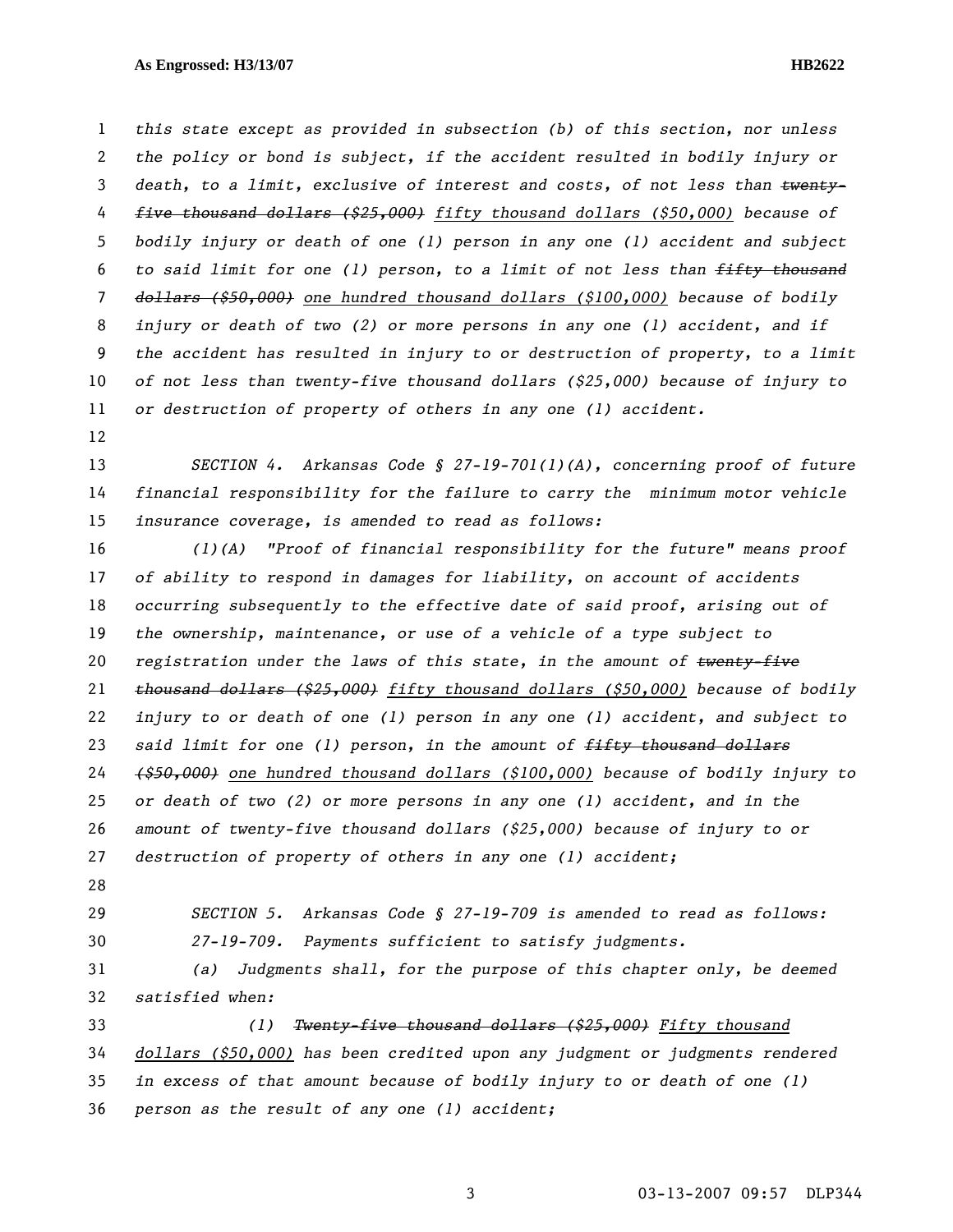*(2) Subject to a limit of twenty-five thousand dollars (\$25,000) because of bodily injury to or death of one (1) person, the sum of fifty thousand dollars (\$50,000) one hundred thousand dollars (\$100,000) has been credited upon any judgment or judgments rendered in excess of that amount because of bodily injury to or death of two (2) or more persons as the result of any one (1) accident; or (3) Twenty-five thousand dollars (\$25,000) has been credited upon any judgment or judgments rendered in excess of that amount because of injury to or destruction of property of others as a result of any one (1) accident. (b) Payments made in settlements of any claims because of bodily injury, death, or property damage arising from the accident shall be credited in reduction of the amounts provided for in this section. SECTION 6. Arkansas Code § 27-19-713(b), concerning minimum motor vehicle insurance coverage, is amended to read as follows: (b) Owner's Policy. The owner's policy of liability insurance shall: (1) Designate by explicit description or by appropriate reference all vehicles with respect to which coverage is to be granted; and (2) Insure the person named therein and any other person, as insured, using any vehicle or vehicles with the express or implied permission of the named insured, against loss from the liability imposed by law for damages arising out of the ownership, maintenance, or use of the vehicle or vehicles within the United States or Canada, subject to limits exclusive of interest and costs, with respect to each vehicle, as follows: twenty-five thousand dollars (\$25,000) fifty thousand dollars (\$50,000) because of bodily injury to or death of one (1) person in any one (1) accident and, subject to said limit for one (1) person; fifty thousand dollars (\$50,000) one hundred thousand dollars (\$100,000) because of bodily injury to or death of two (2) or more persons in any one (1) accident; and twenty-five thousand dollars (\$25,000) because of injury to or destruction of property of others in any one (1) accident. SECTION 7. Arkansas Code § 27-19-717(a), concerning proof of financial* 

*responsibility in lieu of carrying the minimum motor vehicle insurance coverage, is amended to read as follows:*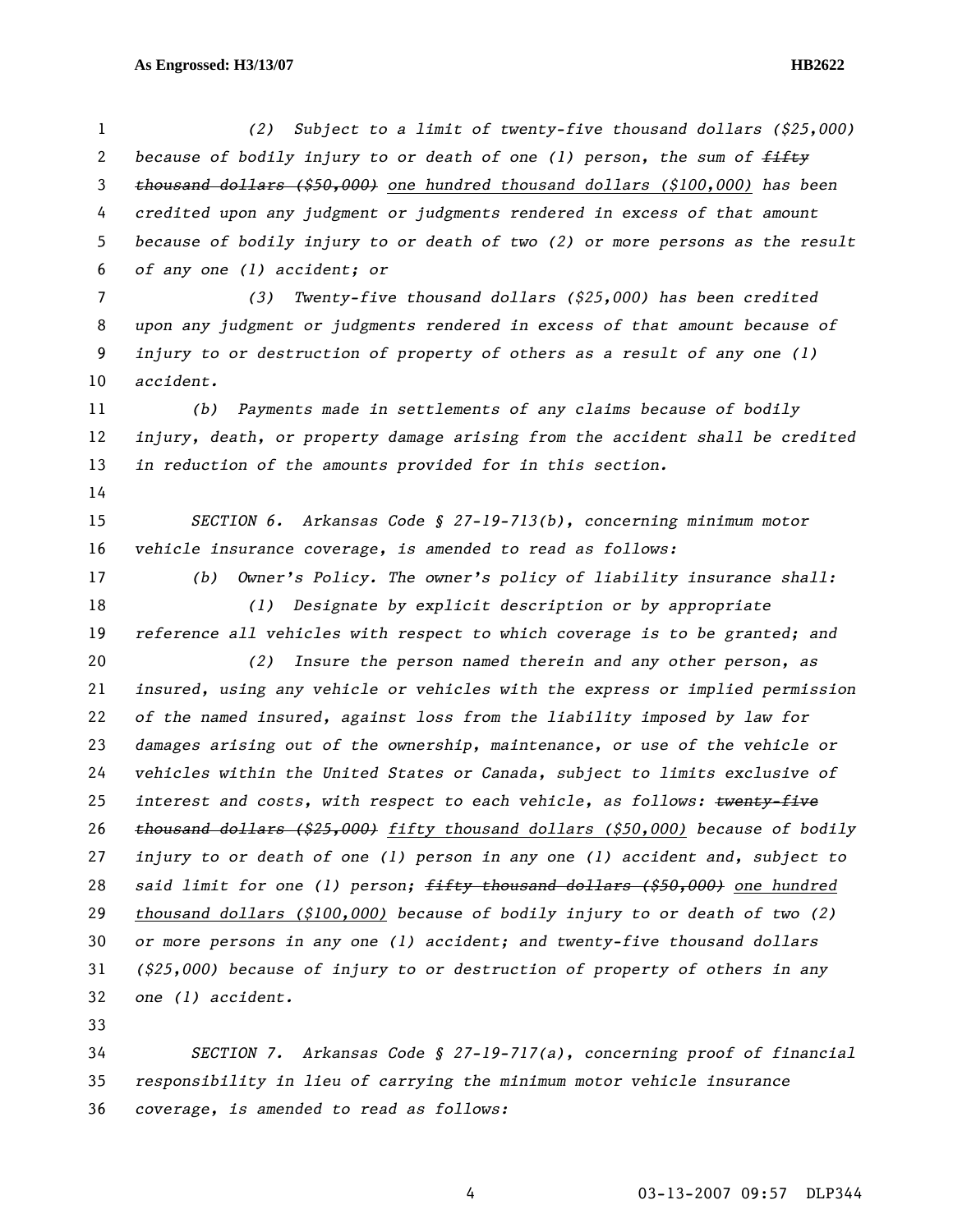*(a)(1) Proof of financial responsibility may be evidenced by the certificate of the Director of the Department of Finance and Administration acting in his or her capacity as Commissioner of Motor Vehicles after filing with the Office of Driver Services evidence that the person named therein has deposited with him or her seventy-five thousand dollars (\$75,000) one hundred twenty-five thousand dollars (\$125,000) in cash or securities other than surety bonds that may be legally purchased by savings banks or for trust funds of a market value of seventy-five thousand dollars (\$75,000). (2) The director shall not accept any such deposit and issue a certificate therefor and the office shall not accept the certificate unless accompanied by evidence that there are no unsatisfied judgments of any character against the depositor in the county where the depositor resides. SECTION 8. Arkansas Code § 27-14-1005 is amended to read as follows: 27-14-1005. Failure to affix or display license plates, etc. (a) The failure of the motor vehicle owner to affix and display: (1) The permanent license plates; (2) The tab or decal; or (3) The registration card, in the places designated by the Director of the Department of Finance and Administration, shall be a misdemeanor subject to the penalties provided by § 27-14-301. (b) At the time of a traffic stop, a law enforcement officer may apprehend the operator of a motor vehicle and impound the motor vehicle pursuant to § 27-50-1207 if: (1) The motor vehicle is operated without displaying proof of licensure by a proper license plate or otherwise; (2) The operator of the motor vehicle is unable to furnish proof of minimum motor vehicle liability insurance coverage under § 27-22-104; and (3) A check with the Vehicle Insurance Database fails to show proof of minimum motor vehicle liability insurance coverage under § 27-22- 104. SECTION 9. Arkansas Code § 23-89-211 is amended to read as follows: 23-89-211. Total loss settlements. (a) If an insurer settles a claim for damages to an automobile as a total loss to its own insured or a person having a claim against its insured,*